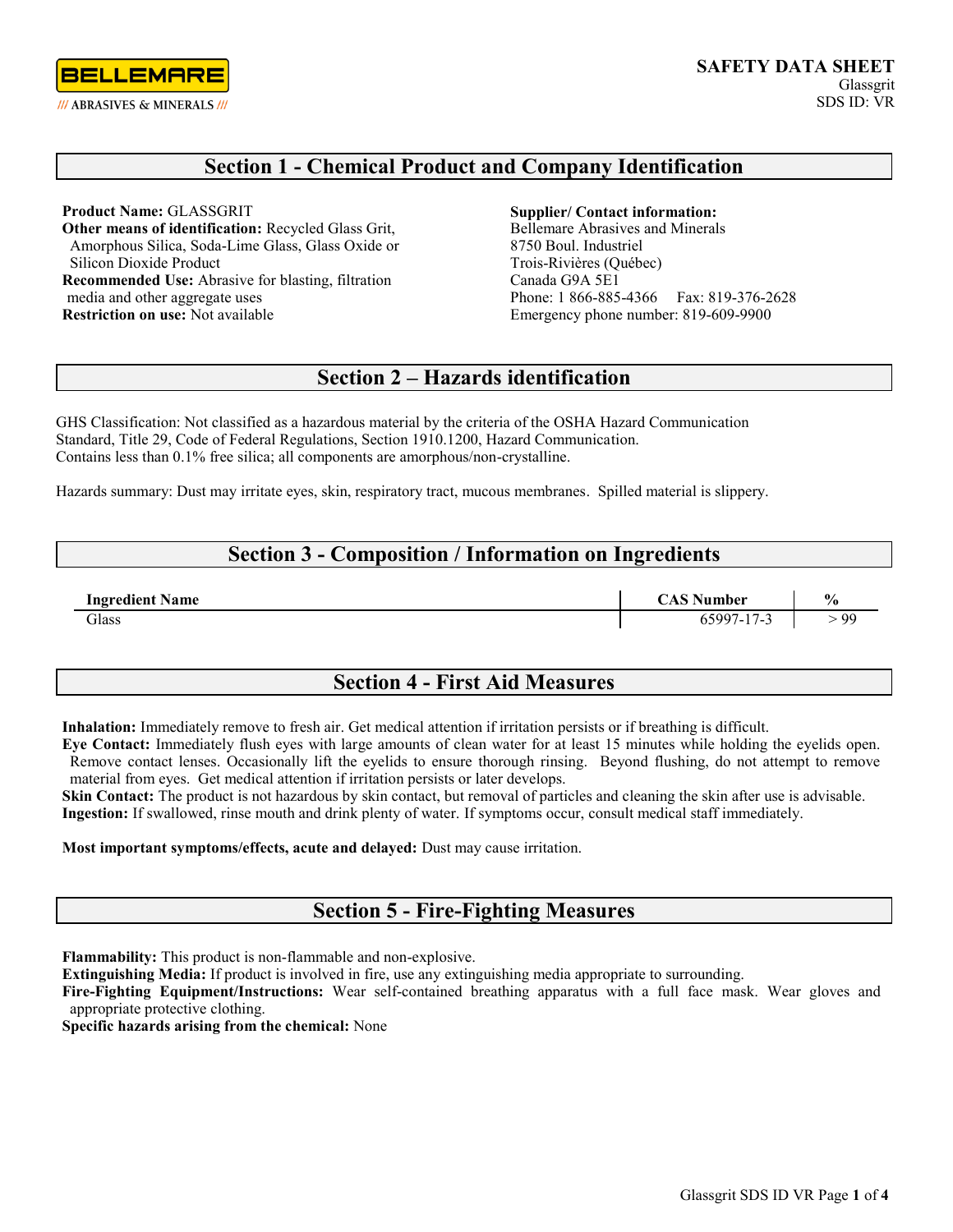### **Section 6 - Accidental Release Measures**

**Personal Precautions, protective equipment and emergency procedures:** Persons involved in cleanup processes should first observe precautions (as appropriate) identified in Section 8 of this SDS. Avoid inhalation of dust and contact with skin and eyes. **Environmental precautions:** Prevent further leakage or spillage if safe to do so. Do not contaminate water.

**Methods and materials for containment and cleaning up:** Spilled material, may be slippery. Avoid generation and spreading of dust. Pick up with shovel or mechanical equipment. Wet methods and vacuuming may be used on spills. Avoid clearing dust surfaces with compressed air.

### **Section 7 - Handling and Storage**

**Handling Precautions:** Avoid inhalation of dust and contact with eyes and skin. Use only with adequate ventilation. Wash thoroughly after handling. Wear protective equipment to comply with good occupational hygiene practice. Do not eat, drink or smoke at the work place.

**Storage Requirements:** Keep material dry in storage. No special handling required. Avoid creating dust. Not an electrical conductor.

#### **Section 8 - Exposure Controls / Personal Protection**

**Exposure Guidelines:** Exposure to this product may be covered by OSHA inert or nuisance dust limits 15mg/m3 for total dust and 5mg/m3 for respirable portion.

**Engineering Controls:** Activities that generate dust require the use of general ventilation, local exhaust and/or wet suppression methods to maintain exposures below allowable exposure limits. Eyewash station should be within direct access.

**Protective Clothing/Equipment:** A NIOSH approved air-purifying respirator with a type 100 (high efficacy) particulate cartridge or canister may be permissible under certain circumstances where airbone concentrations are expected to exceed exposure limits. For abrasive blasting use a type CE abrasive-blast, supplied-air respirator covering head, neck and shoulders to provide protection from rebound abrasives per 29 CFR 1910.94 (a)(5). Safety glasses with side shields should be worn as minimum protection. Dust goggles should be worn when excessively (visible) dusty conditions are present or are anticipated. Use gloves to provide hand protection from abrasion. In dusty conditions, use long sleeve shirts and long pants. Wash work clothes after each use.

**Contamination:** Take all the necessary precautions stated herein as well as those directed by the coatings and substrate suppliers. Any contamination that cannot be traced must be sampled for its content prior to work.

## **Section 9 - Physical and Chemical Properties**

**Appearance:**  White and colored transparent, angular particles **Odor:** Odorless **PH** Not applicable **Flammability:** Non-combustible **Vapor Pressure:** Not applicable **Vapor Density (Air=1):** Not applicable

**Boiling Point:** Not applicable **Melting Point:** Approximately 724°C **Flash Point:** Non-combustible **Specific Gravity (H2O=1):** > 2,5 **Evaporation Rate(butyl acetate=1):** Not applicable **Solubility in Water:** Insoluble **Autoignition temperature:** Not applicable

### **Section 10 - Stability and Reactivity**

**Stability:** Stable when used, stored and transported under normal conditions.

**Possibility of hazardous reactions:** Hazardous polymerization does not occur.

**Conditions to Avoid:** None known.

**Incompatible materials:** This product is incompatible with certain substances: hydrofluoric acid, some fluorinated compounds (fluorine, bromine trifluoride and selenium oxifluoride). When the product comes in contact with alkali solutions, it is slowly broken down.

**Hazardous Decomposition Products:** Unknown and not suspected.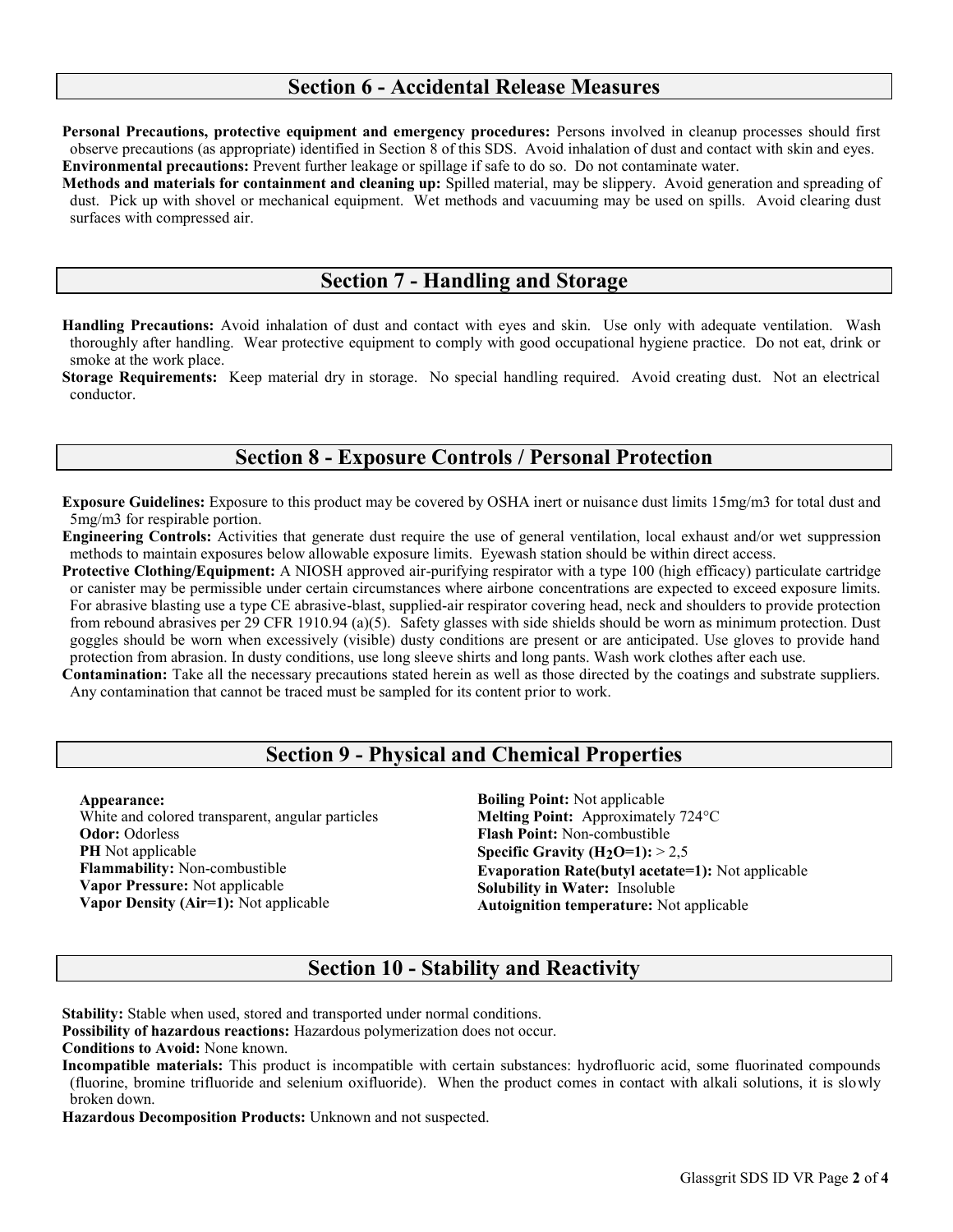### **Section 11 - Toxicological Information**

**Inhalation:** Dusts may irritate the nose, throat and respiratory tract. Shortness of breath.

**Eye Contact:** Dust particles can scratch the eye causing tearing, redness, a stinging or burning feeling, or swelling of the eyes with blurred vision.

**Skin Contact:** Dust particles can scratch and irritate the skin with redness, an itching or burning feeling, swelling of the skin, and/or rash.

**Ingestion:** Expected to be practically non-toxic. Ingestion of large amounts may cause gastrointestinal irritation including nausea, vomiting, diarrhea, and blockage.

**Medical Conditions Aggravated by Exposure:** Chronic lung conditions may be aggravated by exposure to high concentrations of dust.

**Delayed and immediate effects and also chronic effects from short and long term exposure:** Prolonged overexposure to respirable dusts in excess of allowable exposure limits can cause inflammation of the lungs leading to possible fibrotic changes, a medical condition known as pneumoconiosis.

**Carcinogenicity:** No known chronic hazards, not listed by IARC, NTP or OSHA as a carcinogen. This product is amorphous and contains less than 0.1% of free crystalline silica.

Take special precaution to note the potential hazards of the substrate, coatings or contamination that are removed by the use of our product. All material Certifications and chemical analyses should be obtained before commencement of work.

### **Section 12 - Ecological Information**

**Ecotoxicity:** The product is not classified as environmentally hazardous. However, this does not exclude the possibility that large or frequent spills can have a harmful or damaging effect on the environment.

**Persistence and degradability:** This material is persistent but inert in aquatic systems. It will not bioconcentrate up the food chain.

**Bioaccumulative potential:** This product is not bioaccumulating.

**Mobility in soil:** Not determined

**Other adverse effects:** Not determined

## **Section 13 - Disposal Considerations**

Waste Disposal: Treatment, storage, transportation and disposal must be in accordance with applicable Federal, State/Provincial and Local regulations. If approved, may be transferred to a land disposal site. Please refer to section 8 for the safety of persons conducting disposal.

### **Section 14 - Transport Information**

**UN Number:** Not regulated **Transport Hazard Class:** Not applicable

**Packing Group:** Not applicable **Marine Pollutant:** Not applicable **Special Precautions:** Not applicable

Shipping Containers: Hopper cars, hopper trucks, bags and semi-bulk bags. Glass grit Media products are not regulated as a hazardous material by DOT or IMO.

### **Section 15 - Regulatory Information**

You must comply with all OSHA, local, city, state, province, country and jurisdiction regulations, ordinances and standards, related to your particular work area and environment. Keep unprotected individuals out of the work area. Failure to avoid the above danger will result in death or serious injury.

**TSCA** Inventory Status: Reporter/Included **AICS** Inventory Status: Reporter/Included **DSL/NDSL** Inventory Status: Reporter/Included There is no **CERCLA** Reportable quantity for this material. Contains no **SARA** Title III, Section 313 notification chemical present at or above the significate concentration.